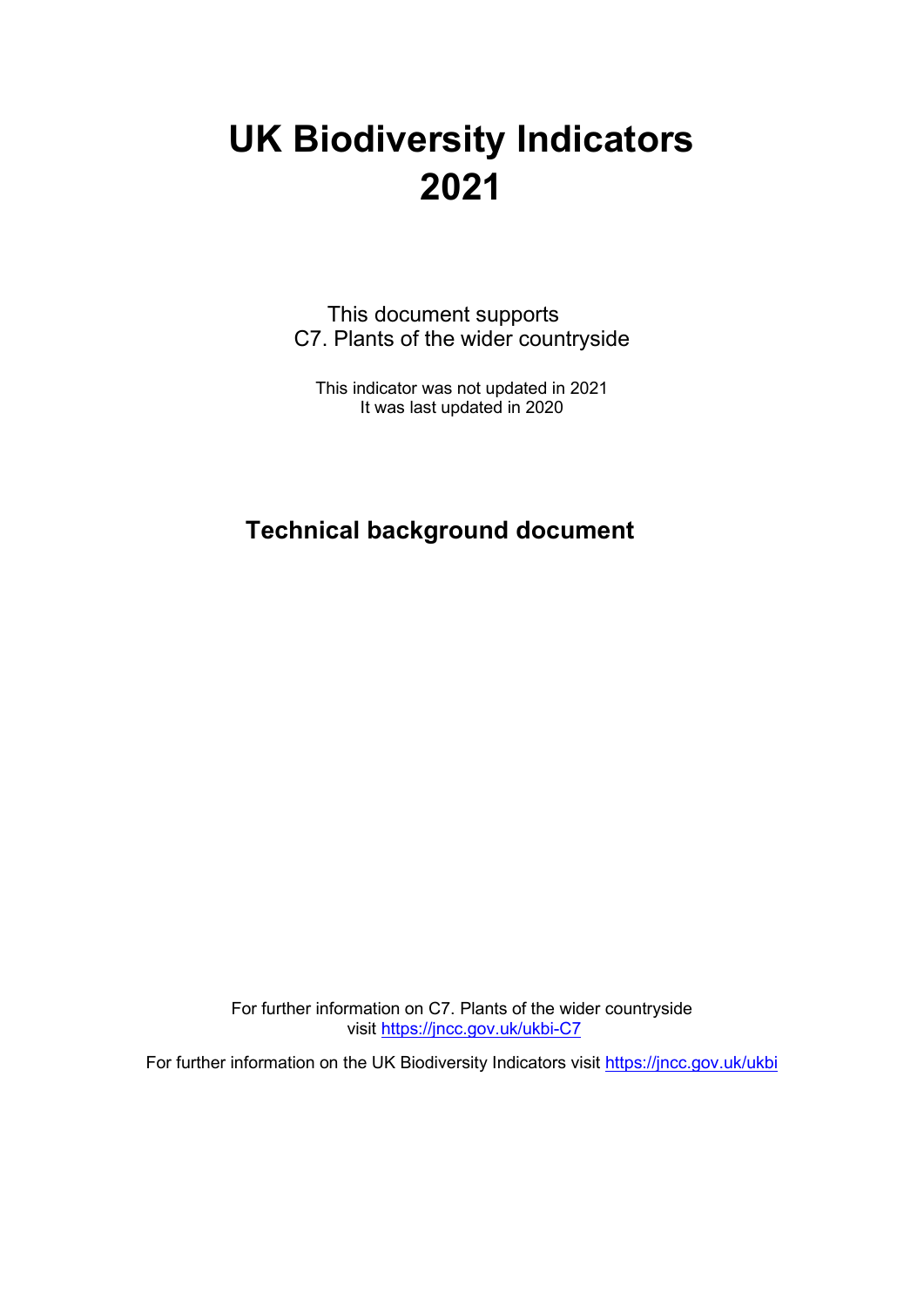#### **C7. Plants of the wider countryside – technical document – August 2020**

The creation of the National Plant Monitoring Scheme (NPMS) <https://www.npms.org.uk/> has allowed for the creation of annual trends in the abundance of plants in habitats of conservation importance. Following 5 years of development, the scheme was launched by a partnership consisting of the Botanical Society of Britain and Ireland (BSBI), the Joint Nature Conservation Committee, Plantlife, and the UK Centre for Ecology & Hydrology (UKCEH) in 2015.

The design of the NPMS included the definition of a set of 11 broad UK habitat types, within which 28 finer habitat types are nested (Pescott et al., 2019a). These fine-scale habitats are linked to existing classifications such as the British National Vegetation Classification. Surveyors can choose, based on their knowledge of a habitat, whether to record a plot at the broader or finer level.

Since 2018, UKCEH, with input from all partners, have been developing a method of using NPMS data to indicate annual changes in habitat condition. The method is based on a hierarchical model, formulated in a Bayesian framework, that integrates information on a species' abundance and occupancy; the occupancy estimates also take advantage of the fact that most plots are surveyed twice a year, allowing adjustments for false negatives (i.e. species that are overlooked during surveys). Simulation tests and applications to real data indicate that the method is robust and produces ecologically sensible metrics. Much of the work undertaken to develop the indicator published in October 2020 is documented in a report published by UKCEH:

Pescott, O.L, Powney, G.P. and Walker, K.J. (2019b). *Developing a Bayesian species occupancy/abundance indicator for the UK National Plant Monitoring Scheme*. Wallingford, NERC/Centre for Ecology & Hydrology and BSBI, 29pp. [DOI:10.13140/RG.2.2.23795.48161](https://www.researchgate.net/deref/http%3A%2F%2Fdx.doi.org%2F10.13140%2FRG.2.2.23795.48161)

The simulation tests and applications to real data explored in this report indicate that the model performs well in ideal scenarios; biases in less data-rich scenarios could largely be explained by simulated relationships between abundance and detectability. These are likely to be less clear-cut in real datasets. Subsequent to the publication of that report, further work by UKCEH, BSBI, Defra and JNCC explored how additional covariates describing a species' detectability could be incorporated. The model was also extended to create annual indices, and these have also now been combined into composite species indicators (see below).

The underlying models for each species summarise that species percentage cover (i.e. abundance) data at the broad habitat level. This is done using a model that is able to account for both the range of percentage covers that a species may exhibit in a habitat when present, and the fact that a species may often be absent from any given plot (Pescott *et al.*, 2019b). Such data are often described as "zero-inflated". For each NPMS indicator plant species/broad habitat combination then, the abundance data for a given year are used to estimate the parameters of an underlying zero-inflated Beta distribution. The mean of this zero-inflated distribution is the annual indicator estimated for a single species within a broad habitat, thus taking into account the frequency with which a species is present across plots and its local abundance when present. This process is repeated across years for each species/habitat combination, creating an annual trend for this metric.

Subsequently, these individual species/broad habitat trends are combined into a multi species indicator (MSI) as follows:

1. Within a broad habitat, simulate 1000 values per species, per year, from the distribution estimated for the mean of the zero-inflated Beta distribution from the appropriate Bayesian model;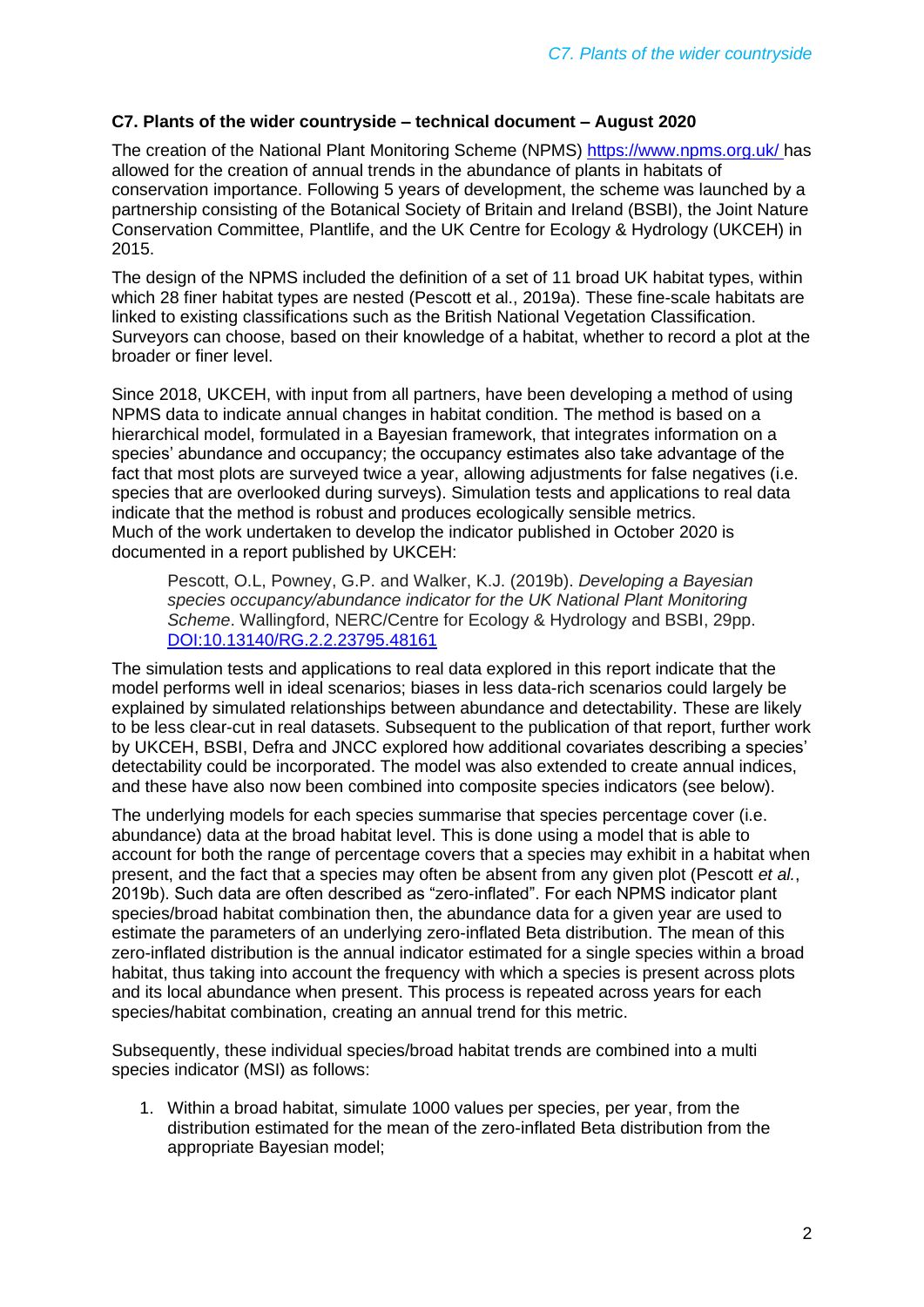- 2. within species, standardise all values to the mean of 2015 (and rescale so that the  $2015$  mean = 100);
- 3. per year, for each simulation, take the geometric mean of the logged index across species (thus creating 1000 samples of the MSI);
- 4. exponentiate, and calculate the mean and standard deviation across these MSI samples (this yields the indicators presented).

This follows the logic of the method presented by Soldaat *et al.* (2017). The 4 broad UK habitat indicators presented are those for which the largest numbers of NPMS plots currently exist: arable field margins; broadleaved woodland and hedges; bog and wet heath; and lowland grassland. Maps of the locations of the monads contributing plot data to the current indicators by UK NPMS broad habitat are provided in Annex 1; lists of species included within each UK broad habitat are provided in Annex 2.

The work undertaken was presented to the UK Biodiversity Indicators Steering Group in April 2020. The minutes of that part of the meeting state:

*The Steering Group were very supportive of the work which had gone into producing this indicator.*

Accordingly, the indicator is published as an Experimental Statistic – to involve users and stakeholders in assessment of suitability and quality. Any feedback on the novel methods used in the development of this indicator should be submitted to the [UK biodiversity](mailto:enviro.statistics@defra.gov.uk)  [indicators project team.](mailto:enviro.statistics@defra.gov.uk)

#### **References:**

Pescott, O.L., Walker, K.J., Harris, F., New, H., Cheffings, C.M., Newton, N., Jitlal, M., Redhead, J., Smart, S.M. and Roy, D.B. (2019a). The design, launch and assessment of a new volunteer-based plant monitoring scheme for the United Kingdom. *PLoS ONE* 14(4): e0215891.<https://doi.org/10.1371/journal.pone.0215891>

Pescott, O.L, Powney, G.P. and Walker, K.J. (2019b). *Developing a Bayesian species occupancy/abundance indicator for the UK National Plant Monitoring Scheme*. Wallingford, NERC/Centre for Ecology & Hydrology and BSBI, 29pp. [DOI:10.13140/RG.2.2.23795.48161](https://www.researchgate.net/deref/http%3A%2F%2Fdx.doi.org%2F10.13140%2FRG.2.2.23795.48161)

Soldaat, L.L., Pannekoek J., Verweij, R.J.T., Van Turnhout, C.A.M. and Van Strien, A.J. (2017). A Monte Carlo method to account for sampling error in multi-species indicators. *Ecological Indicators* 81: 340–347 [DOI:10.1016/j.ecolind.2017.05.033](https://www.sciencedirect.com/science/article/abs/pii/S1470160X17302881)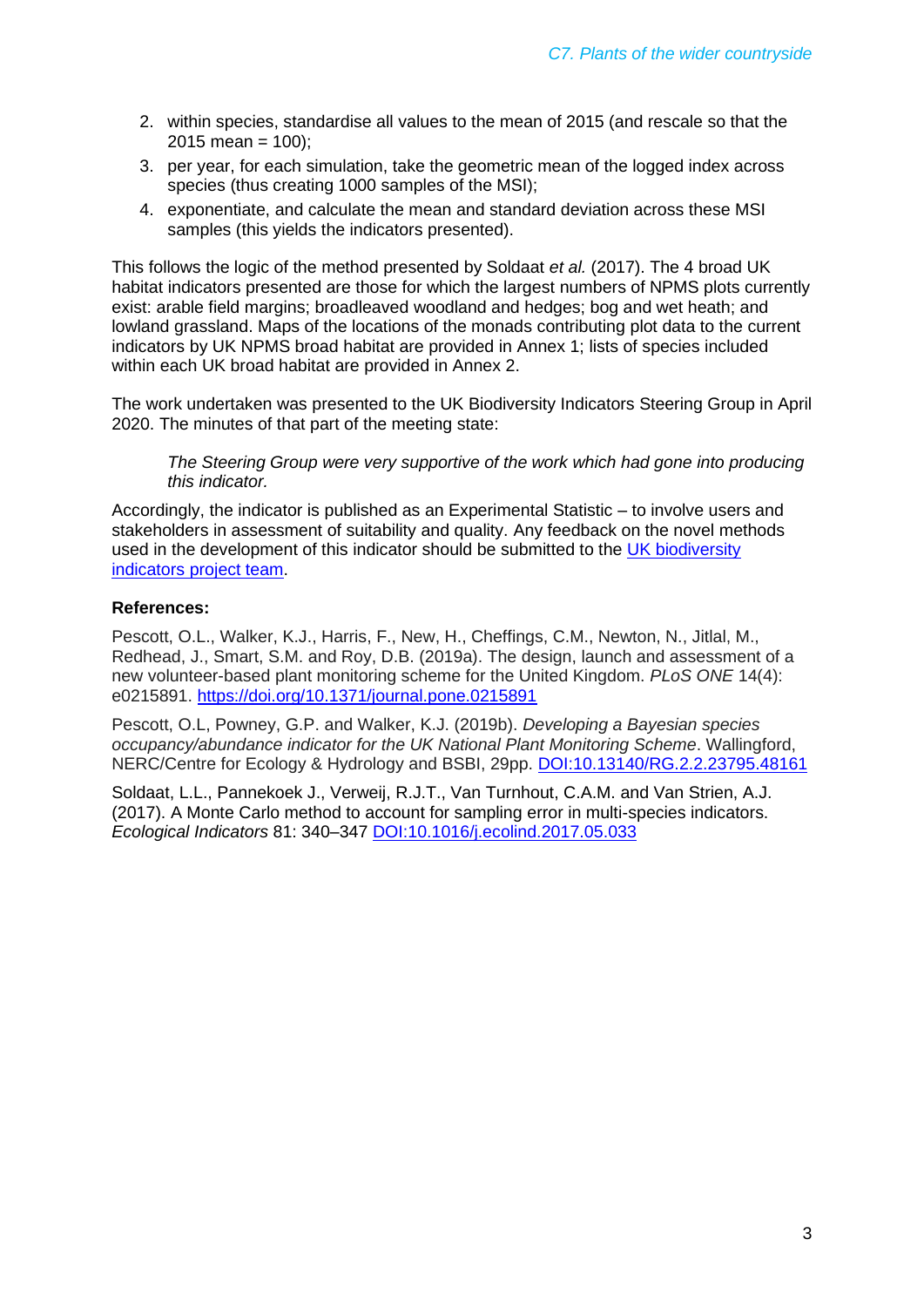#### **Annex 1. The maps below show the distribution of monads with NPMS samples 2015- 2019 for each named NPMS broad habitat in the UK**

Arable field margins **Broadleaved woodland and hedges** 

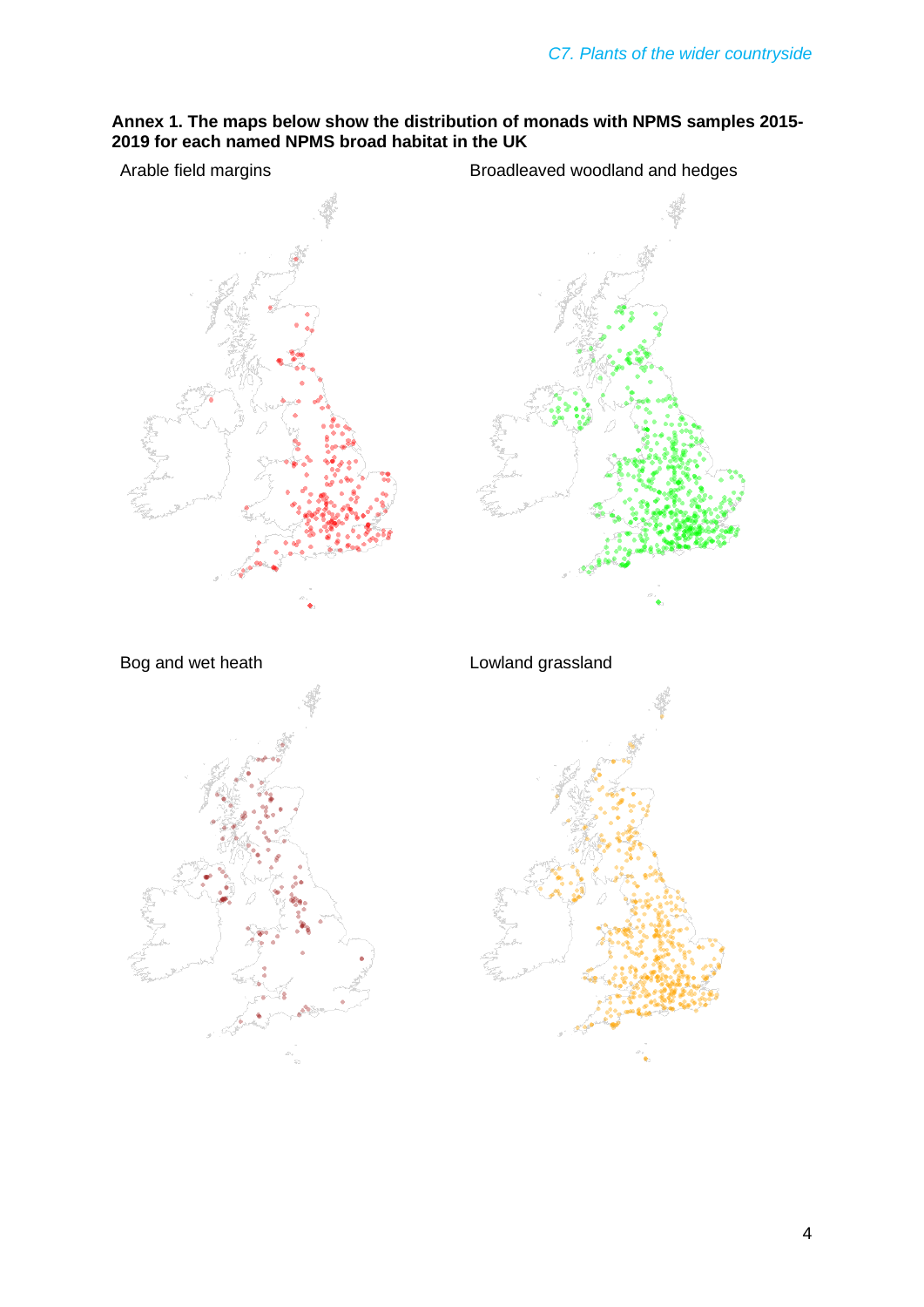| Annex 2. Species included within each of the 4 UK broad habitat types in this |  |
|-------------------------------------------------------------------------------|--|
| indicator                                                                     |  |

| Arable field margins (24 species) |                           |  |
|-----------------------------------|---------------------------|--|
| <b>Common name</b>                | <b>Species</b>            |  |
| <b>Fool's Parsley</b>             | Aethusa cynapium          |  |
| <b>Scarlet Pimpernel</b>          | Anagallis arvensis        |  |
| <b>Stinking Chamomile</b>         | Anthemis cotula           |  |
| Shepherd's-purse                  | Capsella bursa-pastoris   |  |
| <b>Sticky Mouse-ear</b>           | Cerastium glomeratum      |  |
| <b>Small Toadflax</b>             | Chaenorhinum minus        |  |
| Fat-hen                           | Chenopodium album         |  |
| <b>Dwarf Spurge</b>               | Euphorbia exigua          |  |
| Sun Spurge                        | Euphorbia helioscopia     |  |
| Corn Marigold                     | Glebionis segetum         |  |
| Sharp-leaved Fluellen             | Kickxia elatine           |  |
| Round-leaved Fluellen             | Kickxia spuria            |  |
| Henbit Dead-nettle                | Lamium amplexicaule       |  |
| <b>Scented Mayweed</b>            | Matricaria recutita       |  |
| <b>Black Medick</b>               | Medicago lupulina         |  |
| Pale Persicaria                   | Persicaria lapathifolia   |  |
| <b>Wild Mignonette</b>            | Reseda lutea              |  |
| <b>Field Madder</b>               | Sherardia arvensis        |  |
| <b>White Campion</b>              | Silene latifolia          |  |
| <b>Perennial Sow-thistle</b>      | Sonchus arvensis          |  |
| <b>Smooth Sow-thistle</b>         | Sonchus oleraceus         |  |
| <b>Scentless Mayweed</b>          | Tripleurospermum inodorum |  |
| <b>Hairy Tare</b>                 | Vicia hirsuta             |  |
| <b>Field Pansy</b>                | Viola arvensis            |  |
|                                   |                           |  |

#### **Lowland grassland (85 species)**

| <b>Species</b>          |
|-------------------------|
| Achillea millefolium    |
| Agrimonia eupatoria     |
| Alopecurus geniculatus  |
| Anthoxanthum odoratum   |
| Anthyllis vulneraria    |
| <b>Bellis perennis</b>  |
| Blackstonia perfoliata  |
| <b>Blechnum spicant</b> |
| Briza media             |
| Bromopsis erecta        |
| Calluna vulgaris        |
| Caltha palustris        |
| Campanula glomerata     |
| Campanula rotundifolia  |
| Cardamine pratensis     |
|                         |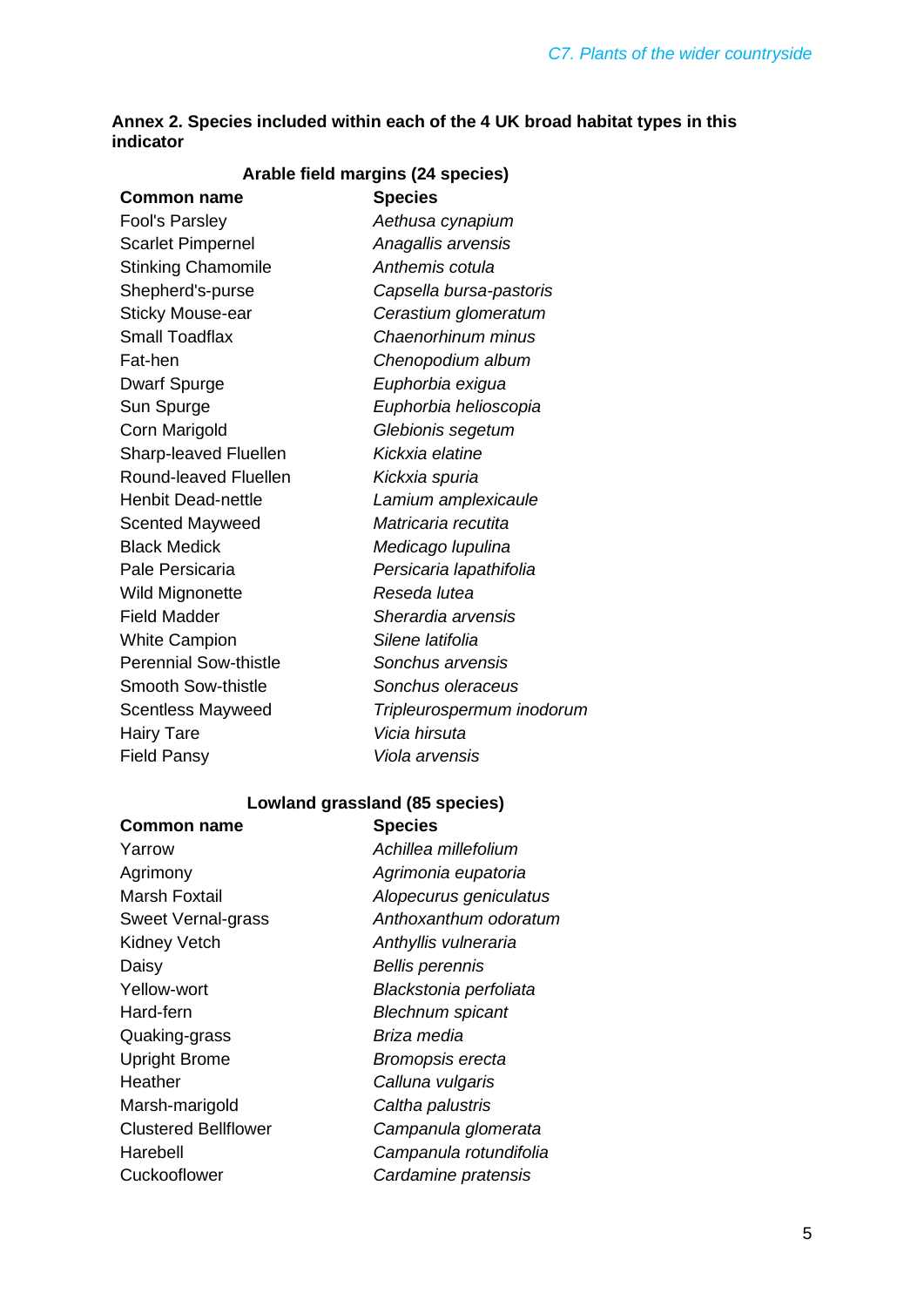Musk Thistle *Carduus nutans* Field Mouse-ear *Cerastium arvense* Common Mouse-ear *Cerastium fontanum* Dwarf Thistle *Cirsium acaule* Pignut *Conopodium majus* Crosswort *Cruciata laevipes* Common Spotted-orchid *Dactylorhiza fuchsii* Carrot *Daucus carota* Tufted Hair-grass *Deschampsia cespitosa* Bell Heather *Erica cinerea* Small Cudweed *Filago minima* Dropwort *Filipendula vulgaris* Hedge Bedstraw *Galium mollugo* Marsh-bedstraw *Galium palustre* Heath Bedstraw *Galium saxatile* Wood Crane's-bill *Geranium sylvaticum* Chalk Fragrant-orchid *Gymnadenia conopsea* Meadow Oat-grass *Helictotrichon pratense* Horseshoe Vetch *Hippocrepis comosa* Yorkshire-fog *Holcus lanatus* Meadow Barley *Hordeum secalinum* Cat's-ear *Hypochaeris radicata* Ploughman's-spikenard *Inula conyzae* Yellow Iris *Iris pseudacorus* Heath Rush *Juncus squarrosus* Field Scabious *Knautia arvensis* Oxeye Daisy *Leucanthemum vulgare* Fairy Flax *Linum catharticum* Mat-grass *Nardus stricta* Adder's-tongue *Ophioglossum vulgatum* Wild Marjoram *Origanum vulgare* Bird's-foot *Ornithopus perpusillus* Wood-sorrel *Oxalis acetosella* Wild Parsnip *Pastinaca sativa* Reed Canary-grass *Phalaris arundinacea* Mouse-ear-hawkweed *Pilosella officinarum* Greater Burnet-saxifrage *Pimpinella major* Buck's-horn Plantain *Plantago coronopus* Hoary Plantain *Plantago media* Silverweed *Potentilla anserina* Cowslip *Primula veris* Bulbous Buttercup *Ranunculus bulbosus* Creeping Buttercup *Ranunculus repens* Yellow-rattle *Rhinanthus minor* Common Sorrel *Rumex acetosa* Sheep's Sorrel *Rumex acetosella*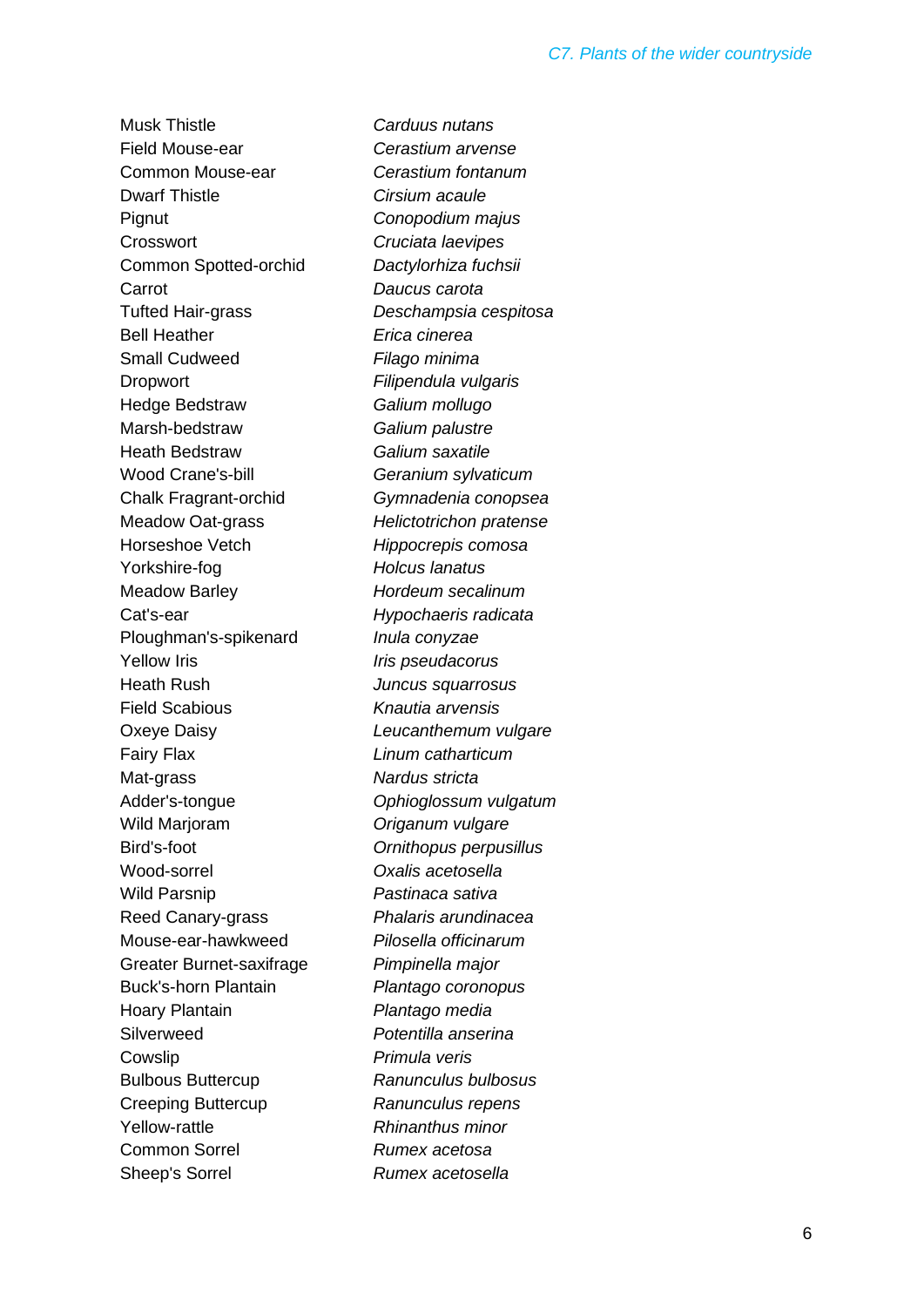Great Burnet *Sanguisorba officinalis* Meadow Saxifrage *Saxifraga granulata* Small Scabious *Scabiosa columbaria* English Stonecrop *Sedum anglicum* Pepper-saxifrage *Silaum silaus* Ragged Robin *Silene flos-cuculi* Perennial Sow-thistle *Sonchus arvensis* Sand Spurrey *Spergularia rubra* Betony *Stachys officinalis* Lesser Stitchwort *Stellaria graminea* Greater Stitchwort *Stellaria holostea* Devil's-bit Scabious *Succisa pratensis* Common Comfrey *Symphytum officinale* Thyme *Thymus polytrichus/pulegioides* Hop Trefoil *Trifolium campestre* Lesser Trefoil *Trifolium dubium* Red Clover *Trifolium pratense* Marsh Arrowgrass *Triglochin palustre* Gorse *Ulex gallii/minor* Marsh Valerian *Valeriana dioica* Common Valerian *Valeriana officinalis* Wall Speedwell *Veronica arvensis* Heath Speedwell *Veronica officinalis* Tufted Vetch *Vicia cracca*

#### **Broadleaved woodlands and hedges (64 species)**

| <b>Common name</b>        | <b>Species</b>           |
|---------------------------|--------------------------|
| Bugle                     | Ajuga reptans            |
| Ramsons                   | Allium ursinum           |
| Lesser Burdock            | Arctium minus/nemorosum  |
| Lords-and-Ladies          | Arum maculatum           |
| Marsh-marigold            | Caltha palustris         |
| <b>Giant Bellflower</b>   | Campanula latifolia      |
| Nettle-leaved Bellflower  | Campanula trachelium     |
| <b>Pendulous Sedge</b>    | Carex pendula            |
| <b>Remote Sedge</b>       | Carex remota             |
| Wood-sedge                | Carex sylvatica          |
| <b>Climbing Corydalis</b> | Ceratocapnos claviculata |
| Rough Chervil             | Chaerophyllum temulum    |
| Enchanter's-nightshade    | Circaea Iutetiana        |
| Traveller's-joy           | Clematis vitalba         |
| Dogwood                   | Cornus sanguinea         |
| Hazel                     | Corylus avellana         |
| Hawthorn                  | Crataegus monogyna       |
| Marsh Hawk's-beard        | Crepis paludosa          |
| Hound's-tongue            | Cynoglossum officinale   |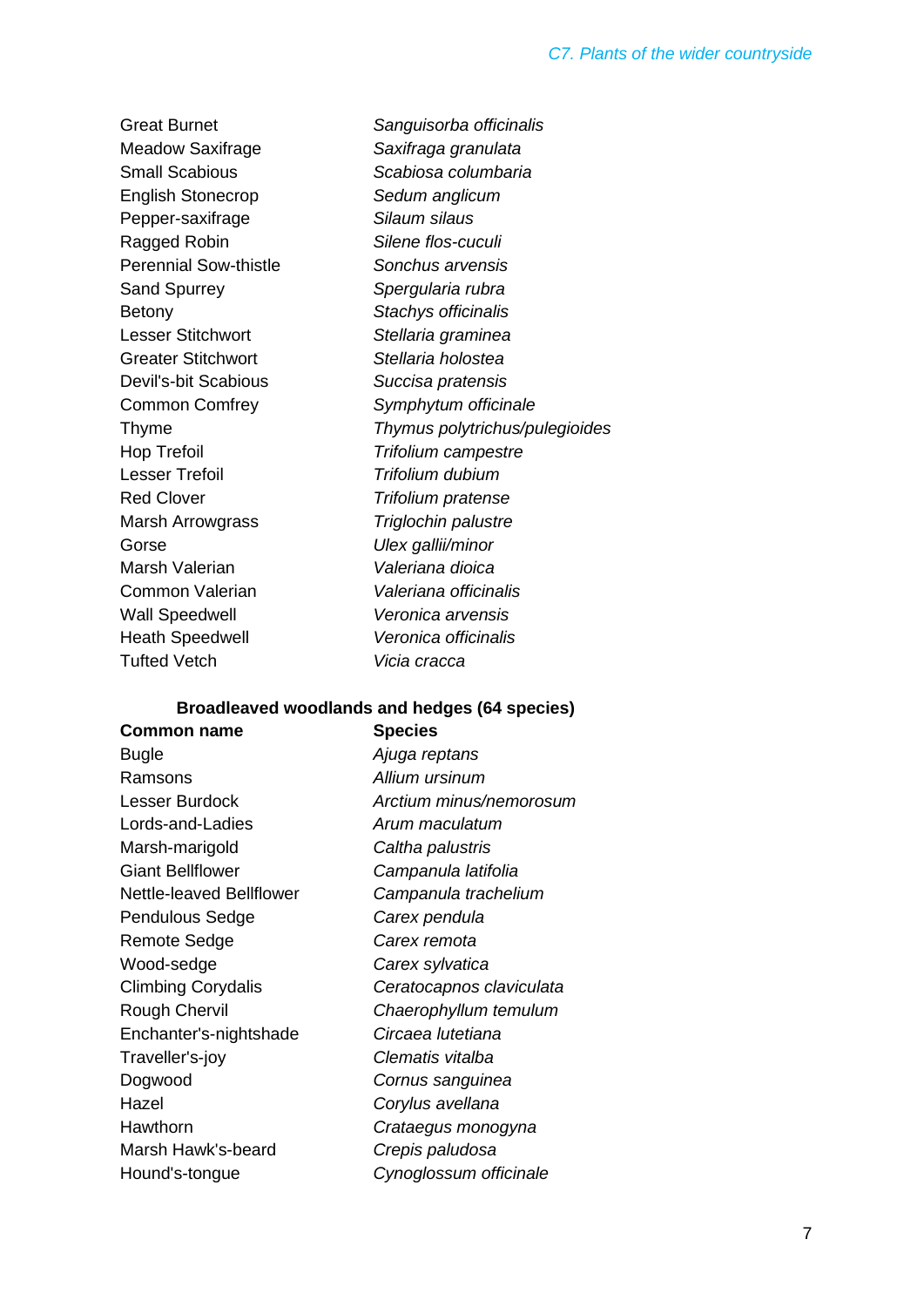Broom *Cytisus scoparius* Spurge-laurel *Daphne laureola* Foxglove *Digitalis purpurea* Spindle *Euonymus europaeus* Wood Spurge *Euphorbia amygdaloides* Woodruff *Galium odoratum* Wood Avens *Geum urbanum* Ground-ivy *Glechoma hederacea* Common Ivy *Hedera helix* Hogweed *Heracleum sphondylium* Bluebell *Hyacinthoides non-scripta* Marsh Pennywort *Hydrocotyle vulgaris* Square-stalked St John's-wort *Hypericum tetrapterum* Holly *Ilex aquifolium* Sheep's-bit *Jasione montana* Honeysuckle *Lonicera periclymenum* Gypsywort *Lycopus europaeus* Yellow Pimpernel *Lysimachia nemorum* Purple-loosestrife *Lythrum salicaria* Wood Melick *Melica uniflora* Dog's Mercury *Mercurialis perennis* Wood Millet *Milium effusum* Three-nerved Sandwort *Moehringia trinervia* Wall Lettuce *Mycelis muralis* Common Twayblade *Neottia ovata* Royal Fern *Osmunda regalis* Butterbur *Petasites hybridus* Hart's-tongue *Phyllitis scolopendrium* Barren Strawberry *Potentilla sterilis* Blackthorn *Prunus spinosa* Buckthorn *Rhamnus cathartica* Butcher's-broom *Ruscus aculeatus* Sanicle *Sanicula europaea* Wood Club-rush *Scirpus sylvaticus* Skullcap *Scutellaria galericulata* Red Campion *Silene dioica* Goldenrod *Solidago virgaurea* Lesser Stitchwort *Stellaria graminea* Greater Stitchwort *Stellaria holostea* Black Bryony *Tamus communis* Wood Sage *Teucrium scorodonia* Upright Hedge-parsley *Torilis japonica* Marsh Valerian *Valeriana dioica* Wood Speedwell *Veronica montana*

Dog-violet *Viola reichenbachiana/riviniana*